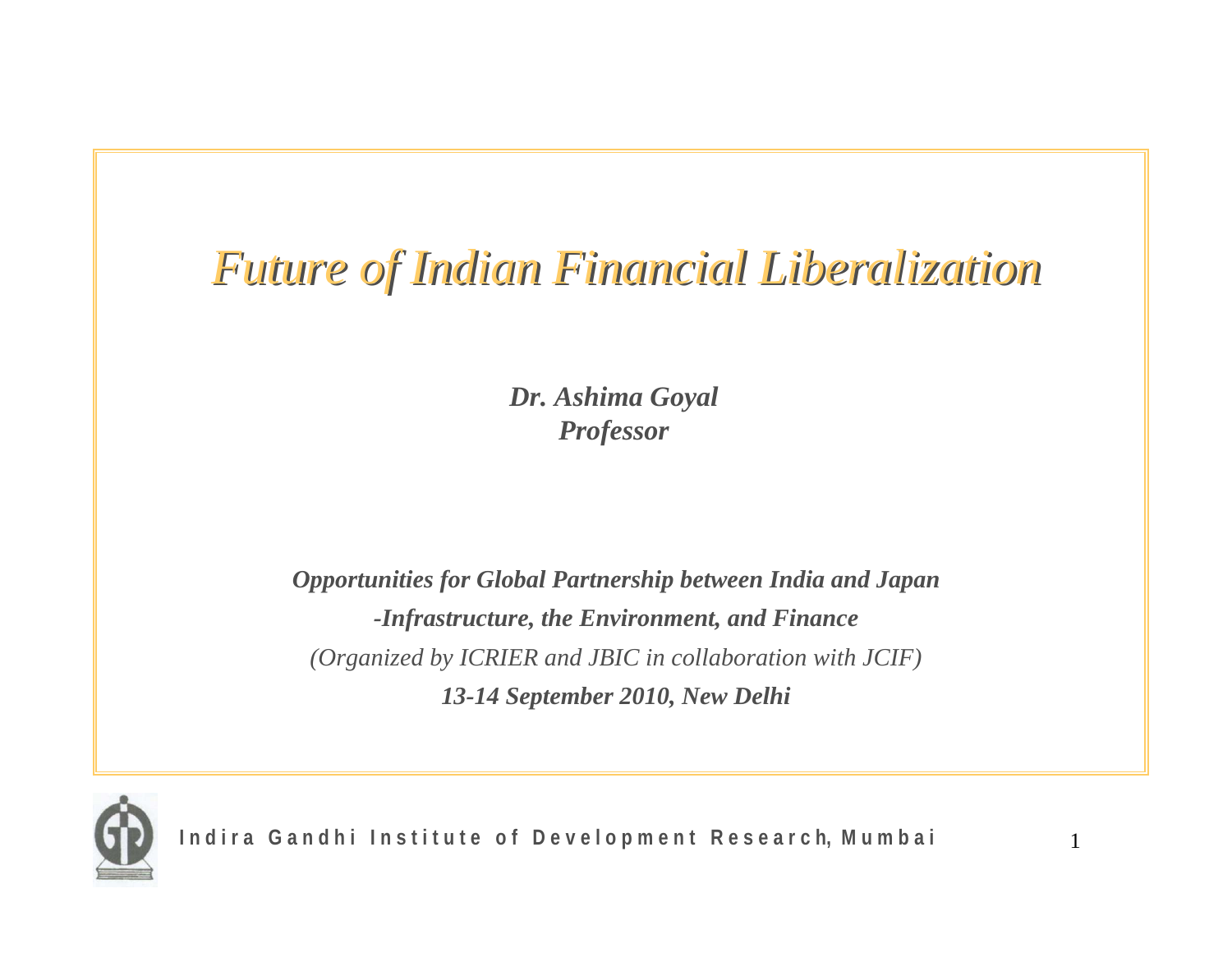## *Financial Reform: India Financial Reform: India's choices s choices*

¾ Pre reform: Financial repression

- Administered interest rates
	- **Controls; funds for Government**
- ¾ Post reform:Liberalization
	- Institutional and market development: Banks; BSE, NSE; demat
	- Interest rates market determined: LAF; CCIL; RTGS; money markets
- $\triangleright$  Financial regulation
	- RBI; SEBI; IRDA; PFRDA; HLCCFM

#### $\triangleright$  Current account convertibility

Capital account: Gradual; order: equity over debt; long-term borrowing

- FDI, FPI, GDRs, ECBs, FIIs limits for G-secs
- $\triangleright$  Exchange rate: Double devaluation
	- Market determined; managed but flexible; FX markets
	- REER; two-way movement since 2003; FERA to FEMA

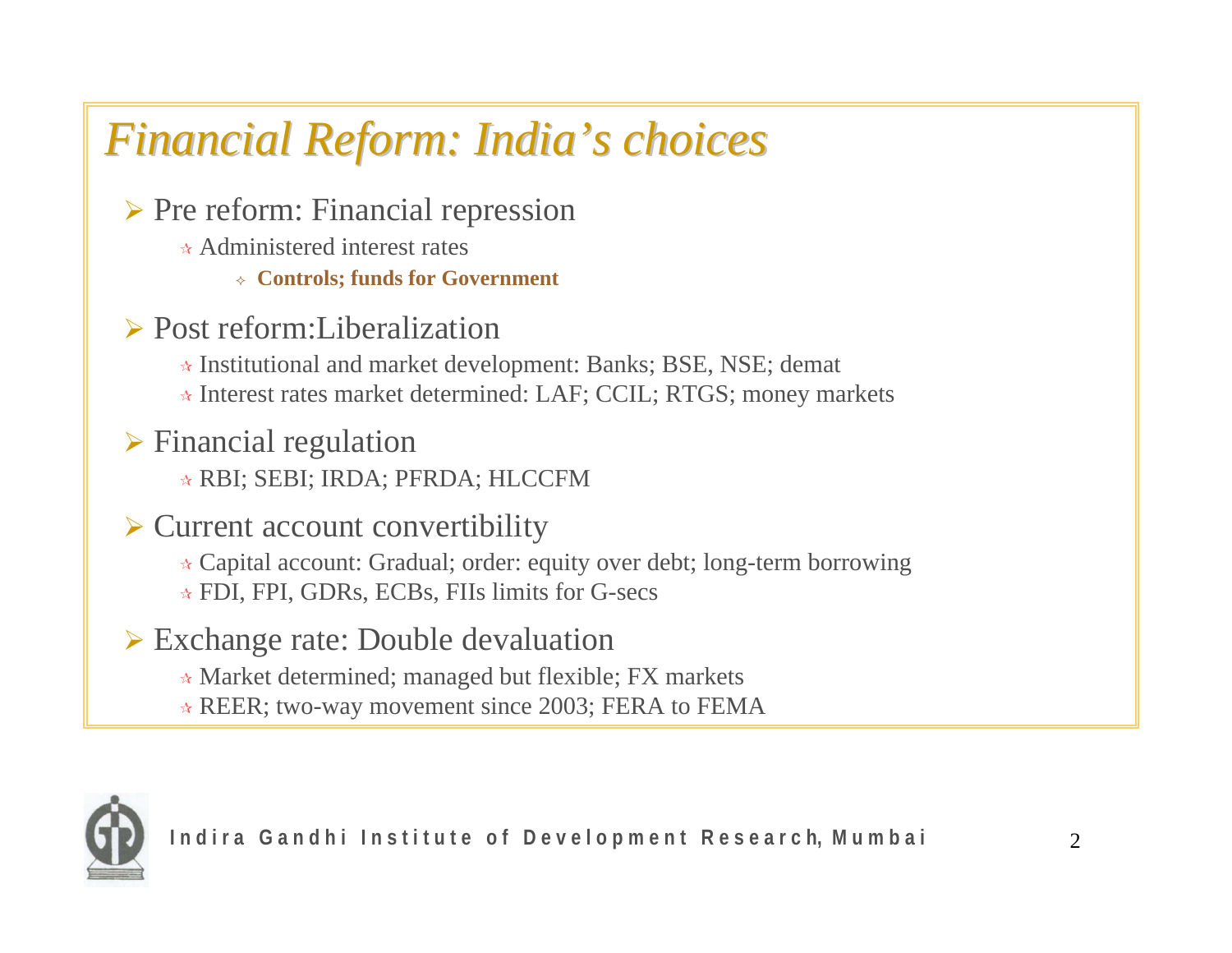



Indira Gandhi Institute of Development Research, Mumbai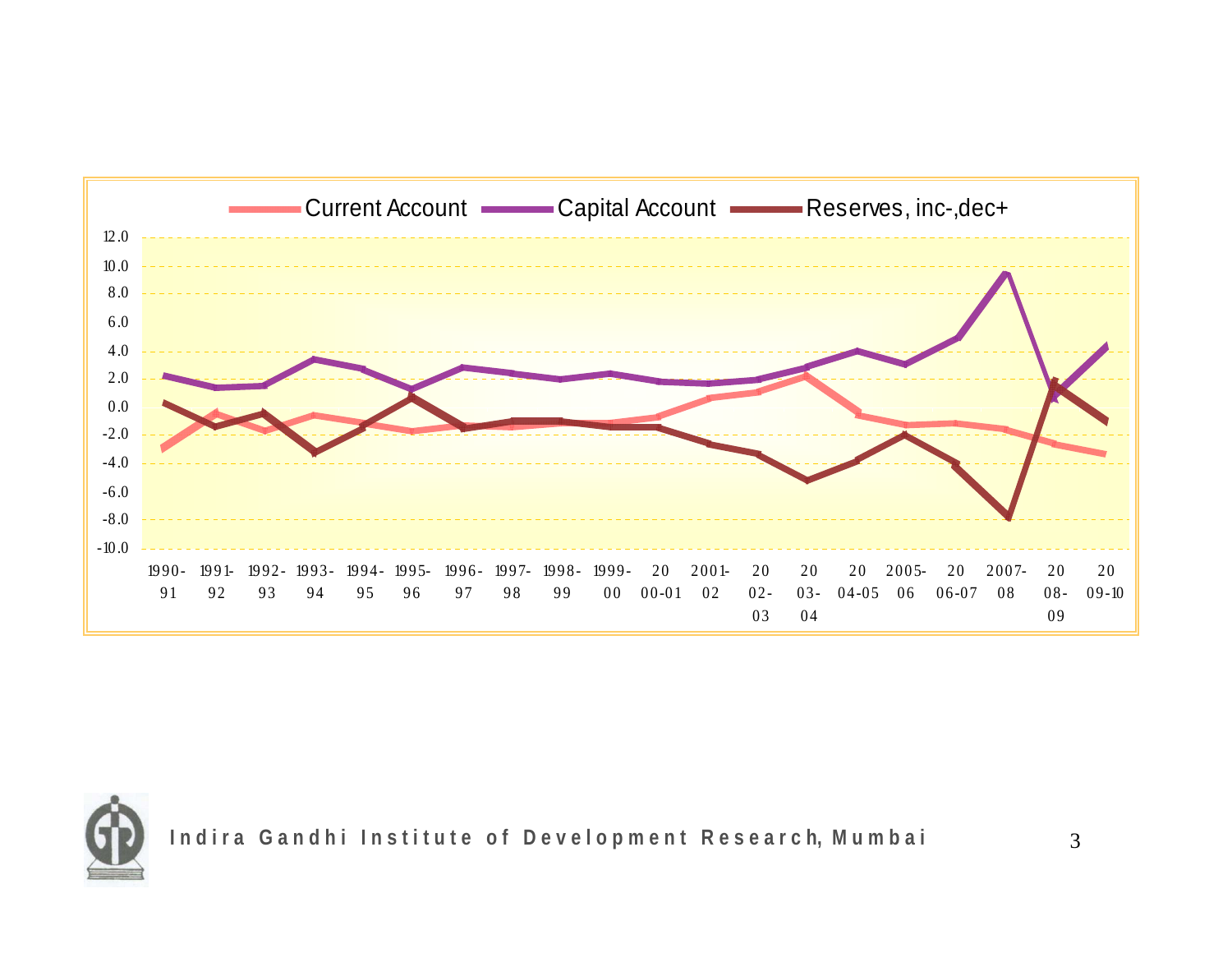



Indira Gandhi Institute of Development Research, Mumbai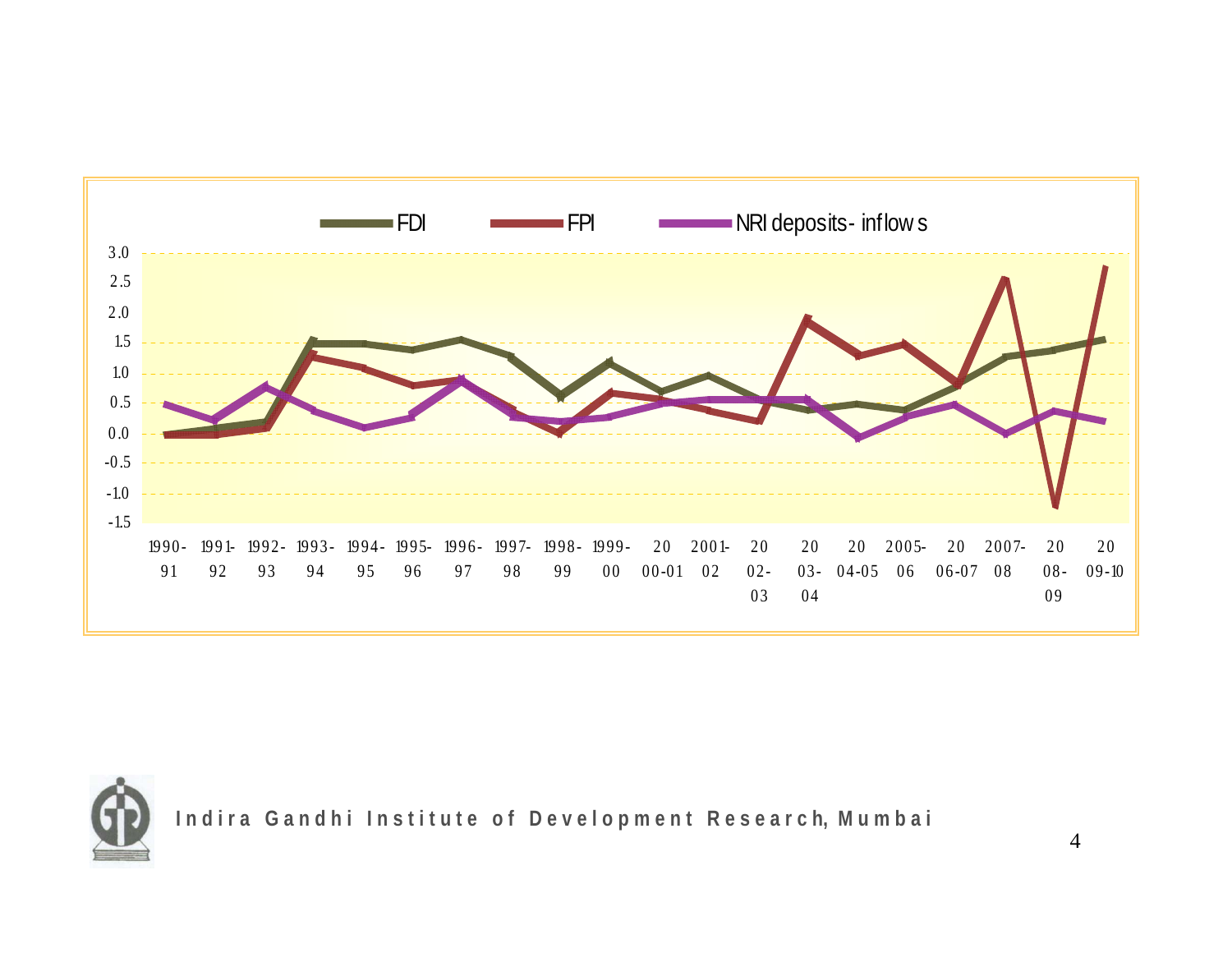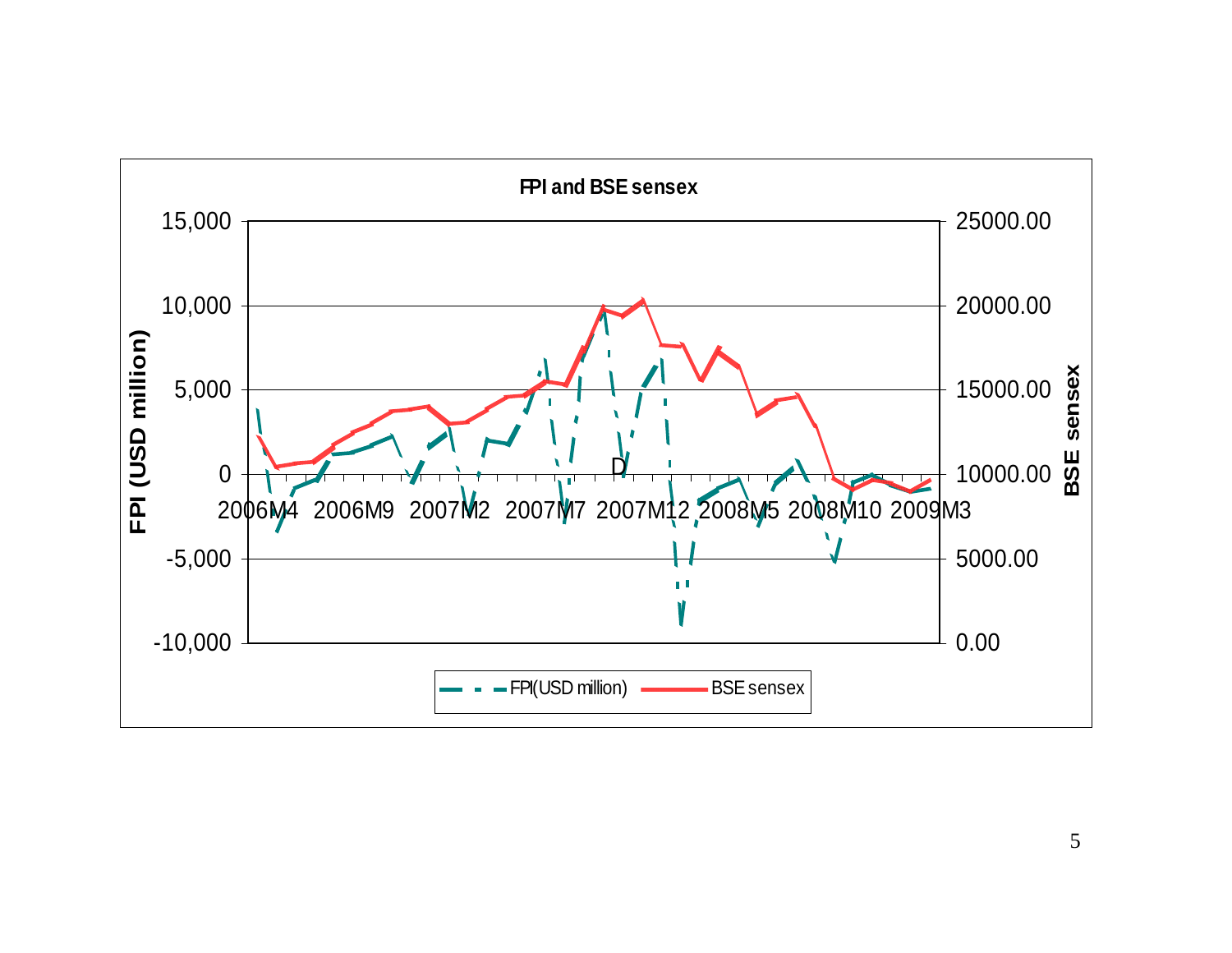# *Liberalization: Consequences Liberalization: Consequences*

 $\triangleright$  Trend growth rose but so did volatility

#### $\triangleright$  FDI stable

- Reduces supply-side bottlenecks; learning, better organization
- Smoothen process, reduce hurdles

#### ¾ FPI: Volatile, drove equity market volatility

Risk sharing (inflows 3 times larger than outflows for equivalent market indices variation)

**Resumed soon: Indian growth prospects**

**Firms benefited easier fund access; also learning** 

**But households exited equity markets**

**≻** Reserves

Over US200b but CAD; self-insurance but cost

 $\triangleright$  Sovereign debt held internally

Large: 80 percent of GDP; limits on debt inflows; no Greece?

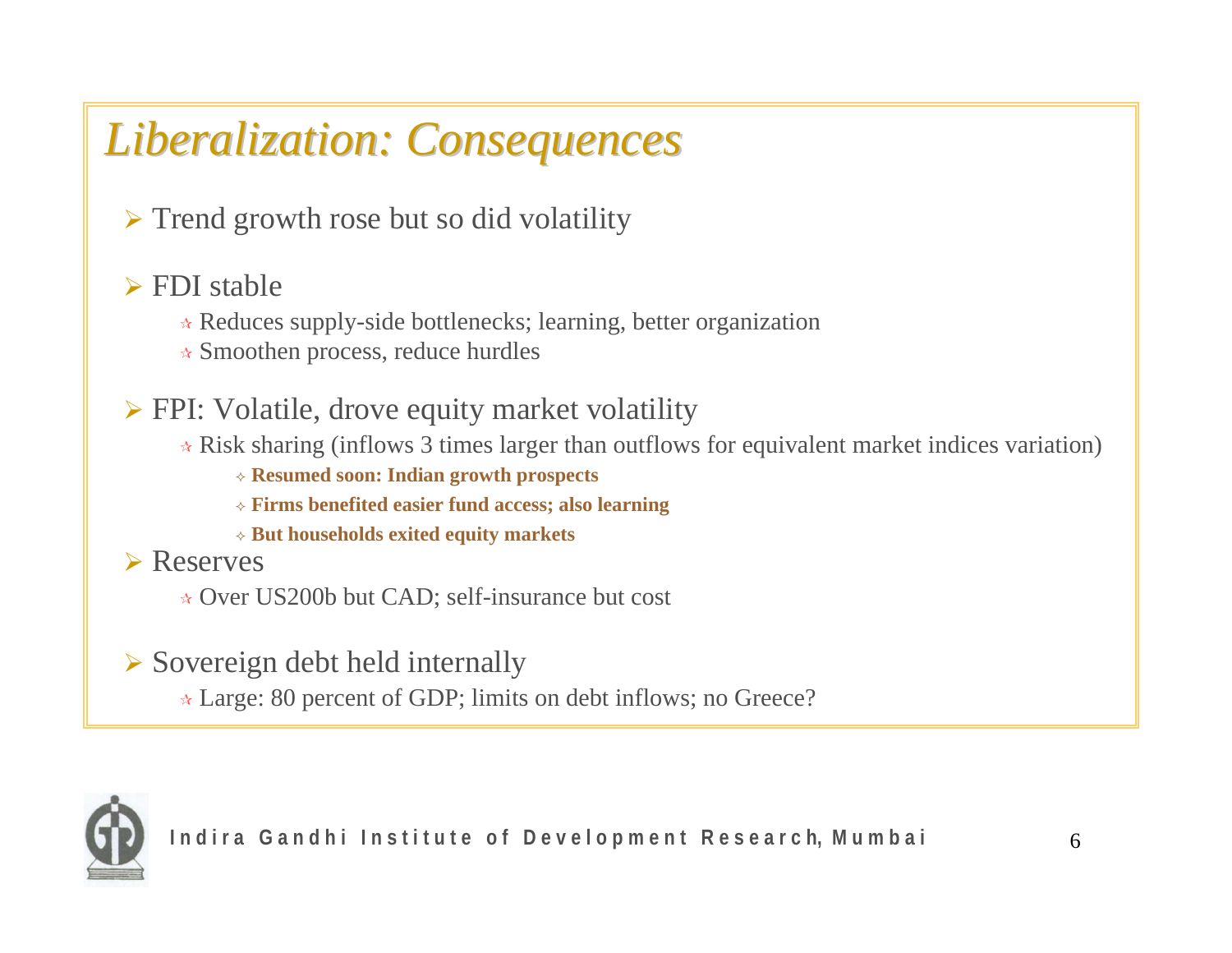### *Crises lessons Crises lessons*

- ¾ Capital flows: Surges and sudden stops
	- Self-insurance, reserves
		- **Exchange rate flexibility; FX markets; hedging instruments**
- <sup>¾</sup>Foreign entry helps but alone does not deepen markets
	- Example retail exit in equity markets
	- New private banks but still large unbanked population
- <sup>¾</sup>Transparent sequenced capital account convertibility
	- Distinction between types of flows is useful and must be retained
	- Korea: Reserves security led to high short-term debt, reserves proved inadequate Domestic growth, financial deepening<sup>→</sup> absorption, FDI ratio; real sector priority
- ¾ NIFA; G:20; regional arrangements: to allow faster liberalization?
- $\triangleright$  Structure of regulation
	- Global convergence; incentives
- ¾ Package: CAL, E and M policy, markets: middling through

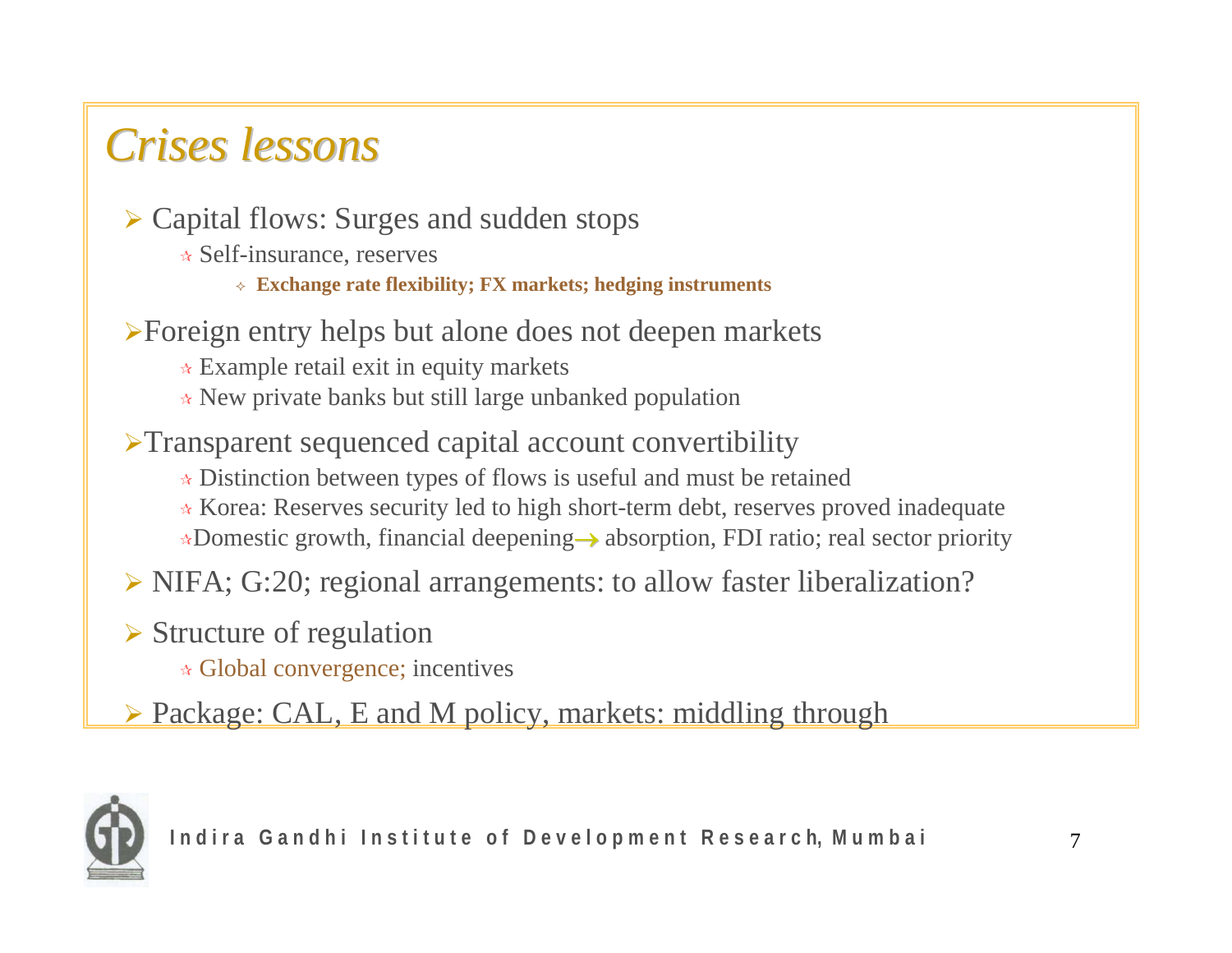# *Future of Financial Liberalization: Future of Financial Liberalization: Critical development imperatives Critical development imperatives*

# $\triangleright$  Inclusion

# ¾ Infrastructure financing

- Long-term: Bond markets: Retail, pension funds participation
- Rollover of ST financing; exit of investors; completing markets

# ¾Risk: Derivative markets

- OTC regulated in India but more transparency, CCP
- Standardized exchange traded instruments

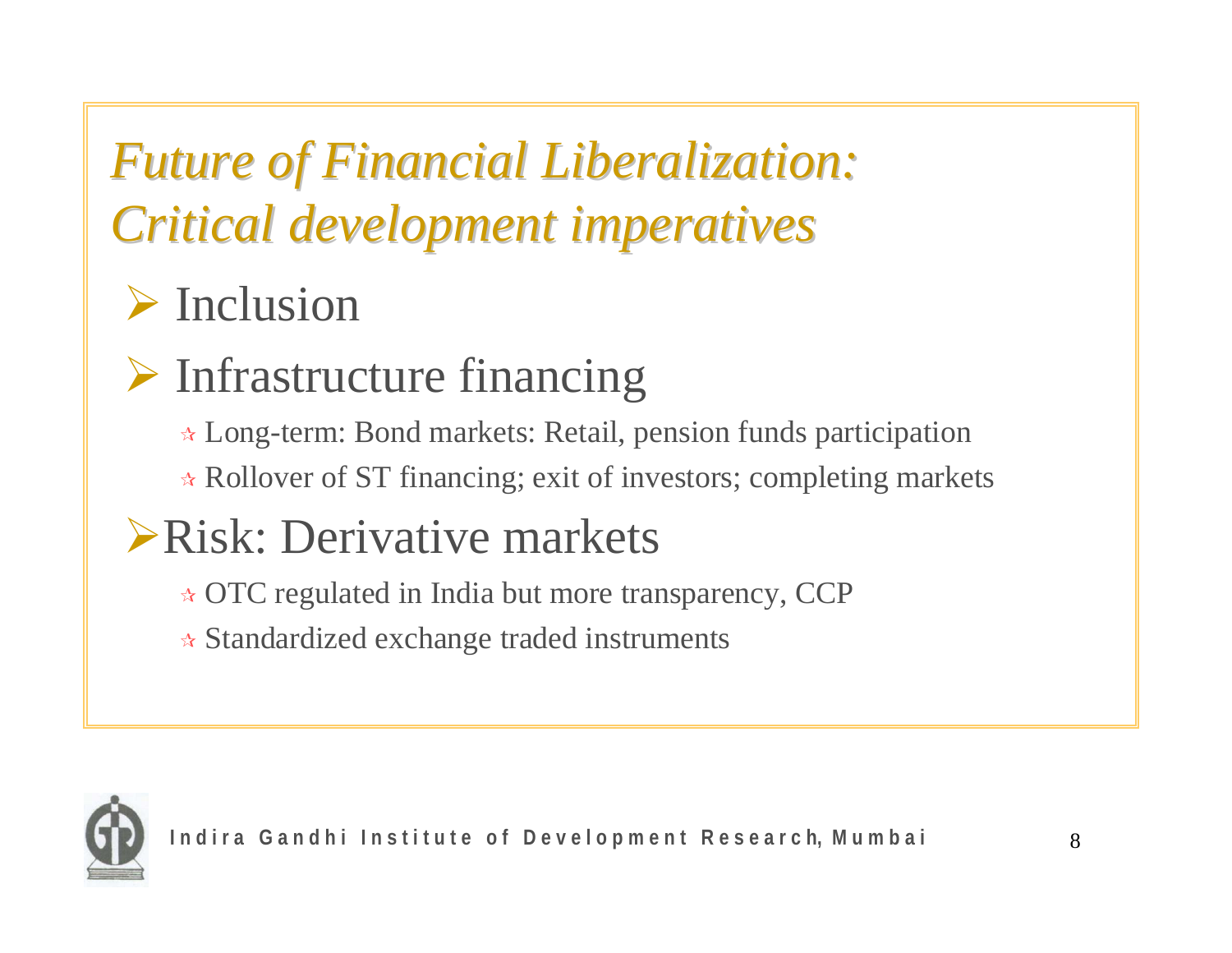### *Banks*

¾ Less than 50 percent of the population have bank accounts

Expansion of banking services, not just credit

¾ Use of technology; mobile banking; BCs; MSPs Mobile penetration high; last mile connectivity Requirements: 100m migrants, remittances

¾ Servicing large corporates (5-7% roi); MSEs (9-11.25%) Entry; mergers but competition, TBTF; loan consortium, LT ECBs Credit bureaus, SARFAESI Act 2002 (used against MSEs)

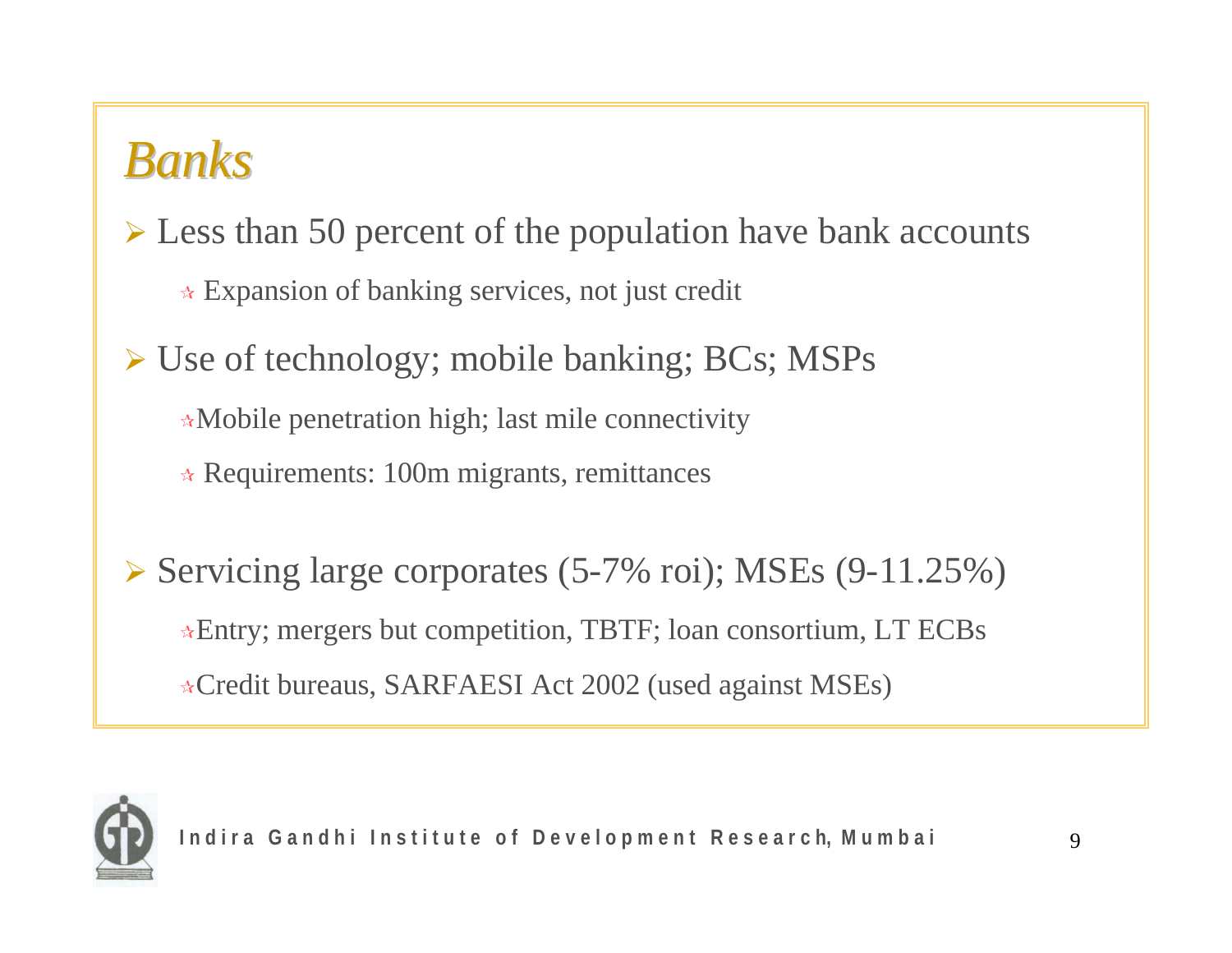## *Markets Markets*

#### $\blacktriangleright$  Equity markets

- $\ast$  Retail and institutional investor participation
- GDS/GDP crossed 30 %: large scope from domestic entry
	- **But share of household financial savings in equity dipped from 20% pre-reform to 5%**
- $\star$  90% trading volume in top 10 cities, and in equity and commodities
	- **Only 1.5% of population invested in markets**
	- **Only 100 large cap stocks liquid**
	- **AMFs, ETFs, MSEs, single stock options, underperforming**

#### $\triangleright$  Fixed income markets

- Domestic deepening prior to free foreign entry
	- **Banks to push G-secs retail? Allow SLR to fall; more trading**
- Corporate bond market
	- **Stamp duty; cost of issuing: private placement**
	- **Pension provident fund guidelines on the basis of rating not issuers category**

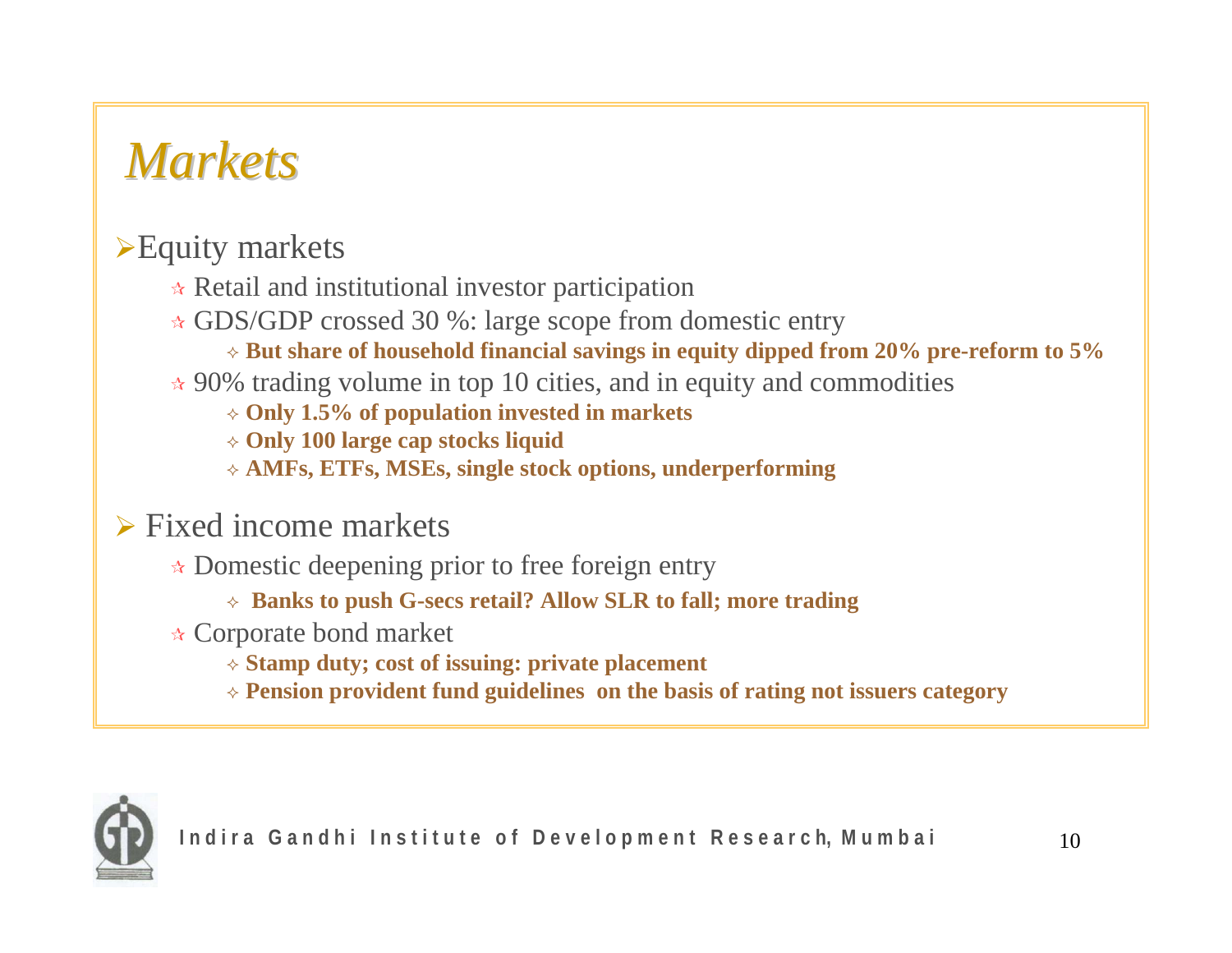## *Markets contd. Markets contd.*

#### ¾Debt markets contd.

- Interest rate futures
	- **Attempts: 2003, 2009; ZCYC to YTM**
	- Globally 81% of exchange traded derivatives, India 1%
	- Physical settlement
	- $\Diamond$  Corporate repo would provide users
	- $\Diamond$  Initially only two long-term deliverable G secs; lack of liquidity in underlying

### $\triangleright$  FX markets

- OTC dominates, swaps
- \* BIS fastest growth rate among world markets but still thin; if no intervention spikes
- $\star$  Futures, rapid growth
	- **Low Open Interest**
	- **Not settled in hard currency**
	- **Low contract size: USD 1000**
- Continuous devt.: Multiple currencies, options

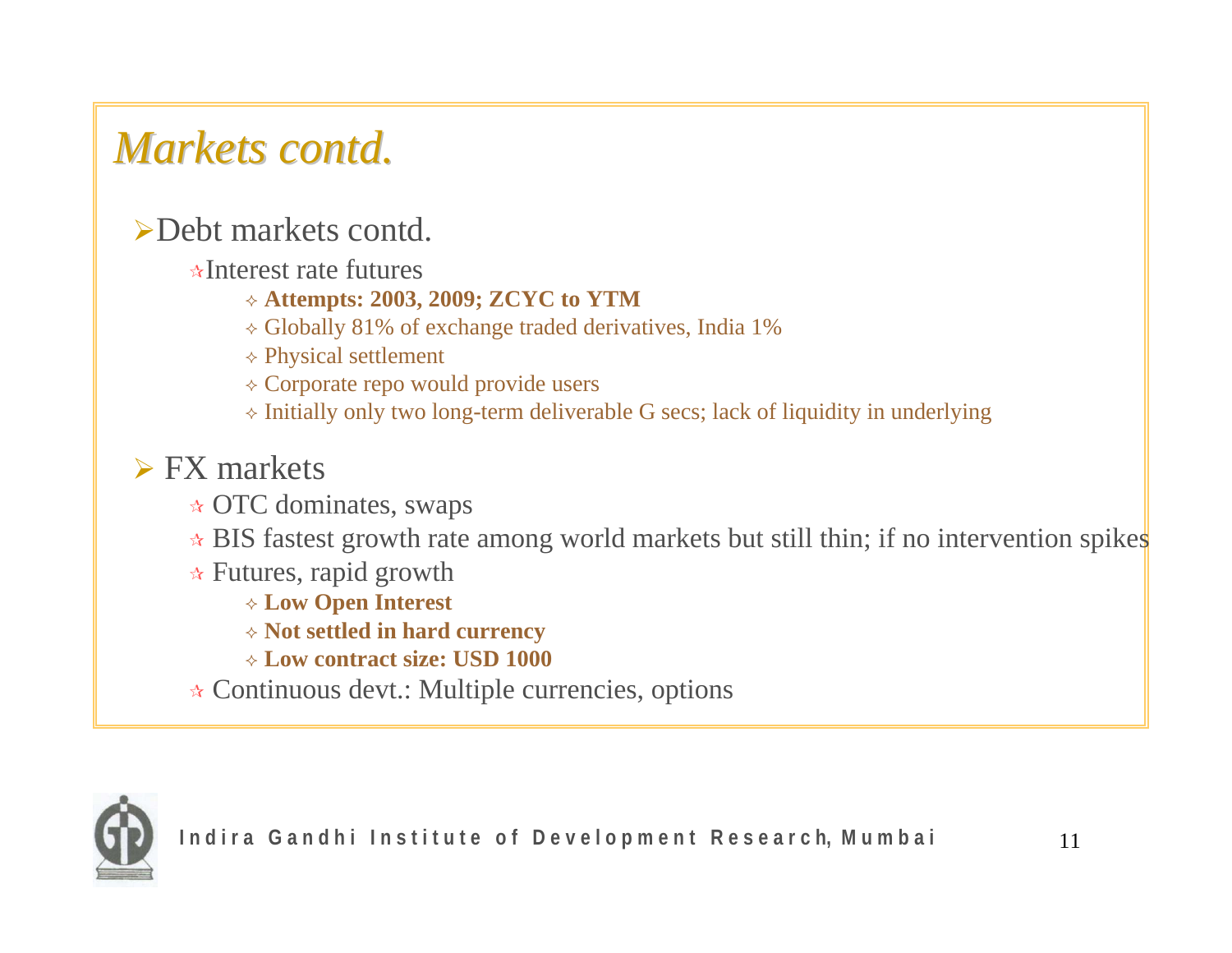### ¾ Creation of electronic markets: Exceeding international standards

- Disclosure: real time price sensitive info; norms; corporate governance; legal issues; shareholder rights
- Volatility: Var + SPAN+ margins +deposits+ circuit breakers +surveillance
	- **No stock exchange failed**
- $\star$  Competition: liquidity  $\to$  network  $\to$  tipping
	- **BSE** → **NSE**
	- **Entry: MCX, NSE** <sup>→</sup> **predatory pricing? platforms, lock-in**

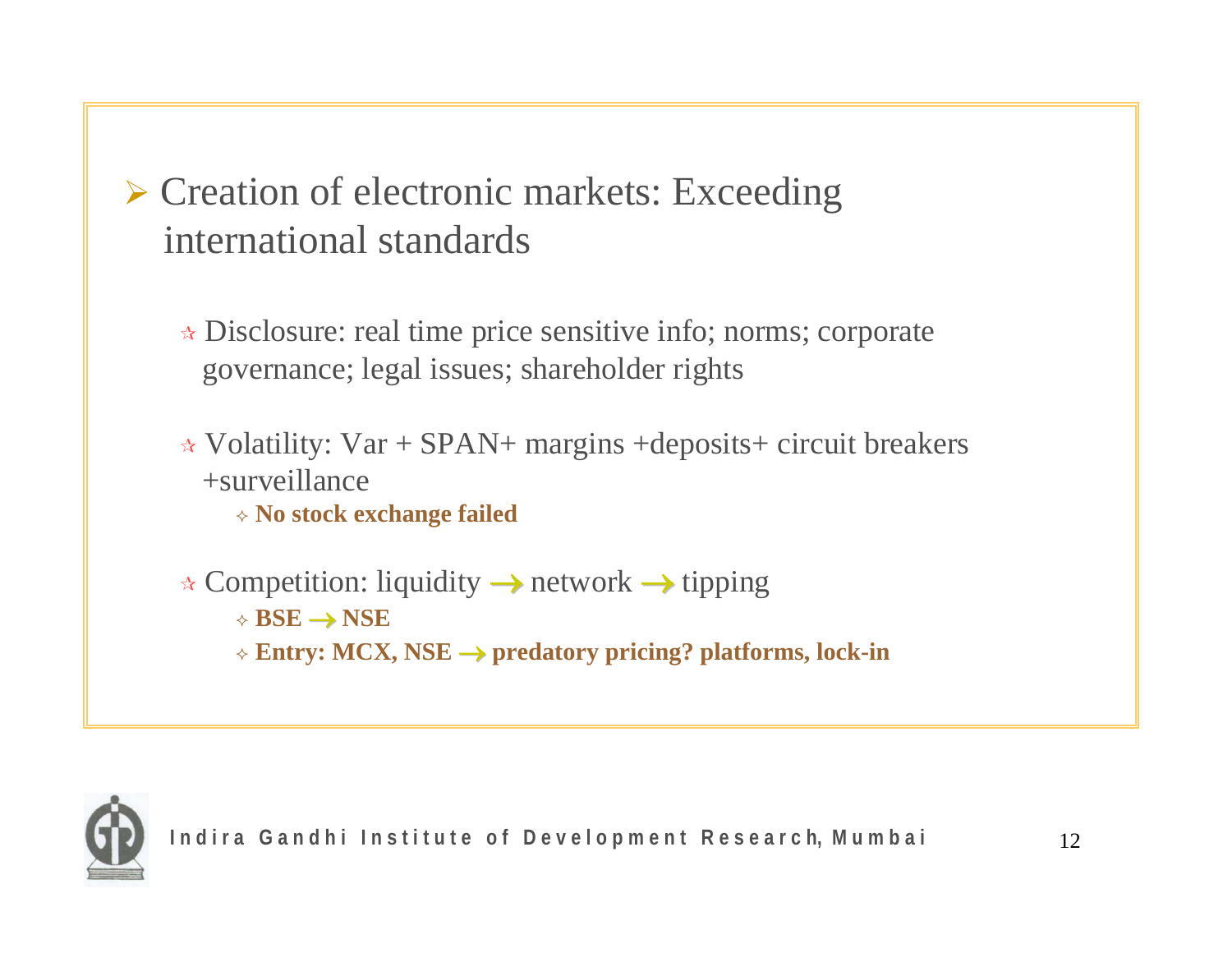# *Asian integration Asian integration*

 $\triangleright$  Regional financial integration low

Although intraregional trade more than 50% of total trade

**★Collapse of trade in 2008 partly due to credit freeze** 

Alternatives to Western markets, currencies and institutions; more stable; AMF

#### $\triangleright$  ABMI

Large Asian savings to fund Asian infrastructure; stable long-term finance

 $\star$  Regional clearing and settlement systems

#### $\triangleright$  CMI

Supporting institutions; expansion; review; prevent competitive devaluations

#### $\triangleright$  CSR

- $\star$  Environment
- Commitment to regional development

¾ Incentives from high expected Asian growth and trade expansion

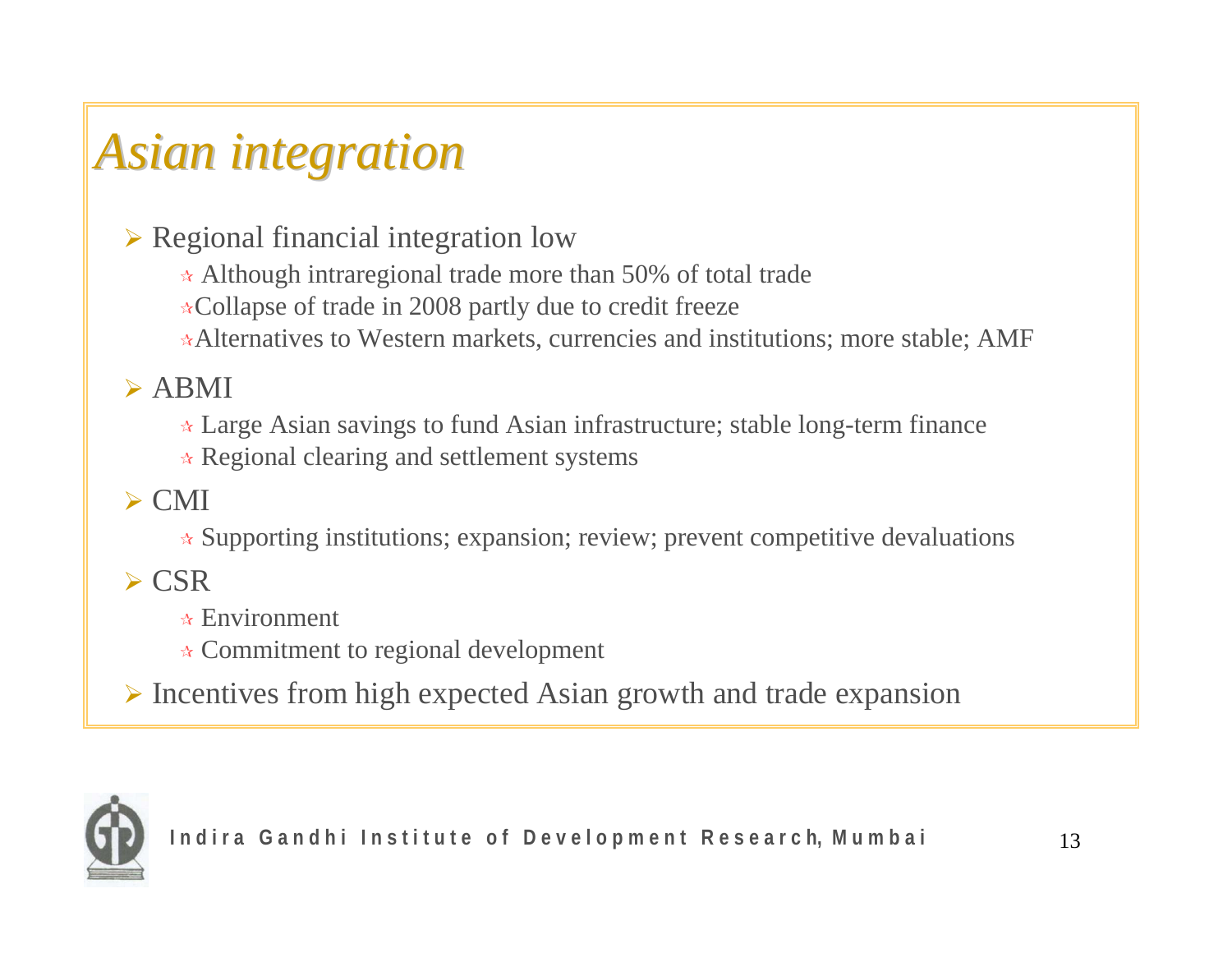# *Post Crisis: Market and Regulatory Failures Post Crisis: Market and Regulatory Failures*

- ¾ Market efficiency implies (no failures):
	- Market prices give economic value
	- Market discipline constrains harmful risk taking
	- Market competition weeds out unproductive innovations
		- **Securitised credit: liquidity, diversification**
		- **Mathematical models: robust measures of trading risk**

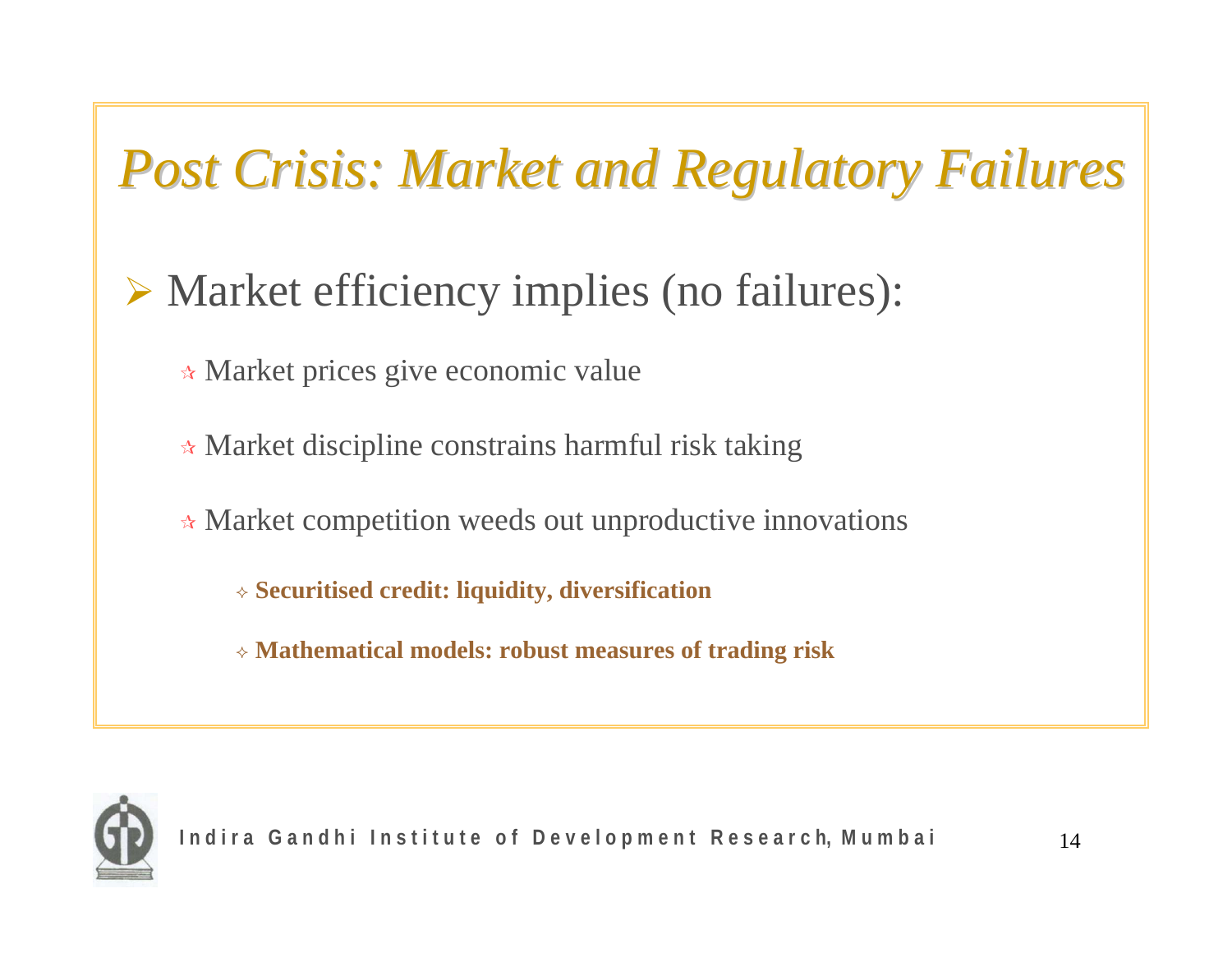### $\triangleright$  Market failure

- Monopoly or market power
- $\star$  Asymmetric or imperfect information
- **★ Externalities or public goods**

### ¾ Financial system: Oversight of operational framework

- $\star$  Externality—excess volatility: one  $\rightarrow$  others, financial  $\rightarrow$  real
- Information— asymmetric; adverse selection, moral hazard
- Monopoly— network effects; TBTF <sup>→</sup> risk taking

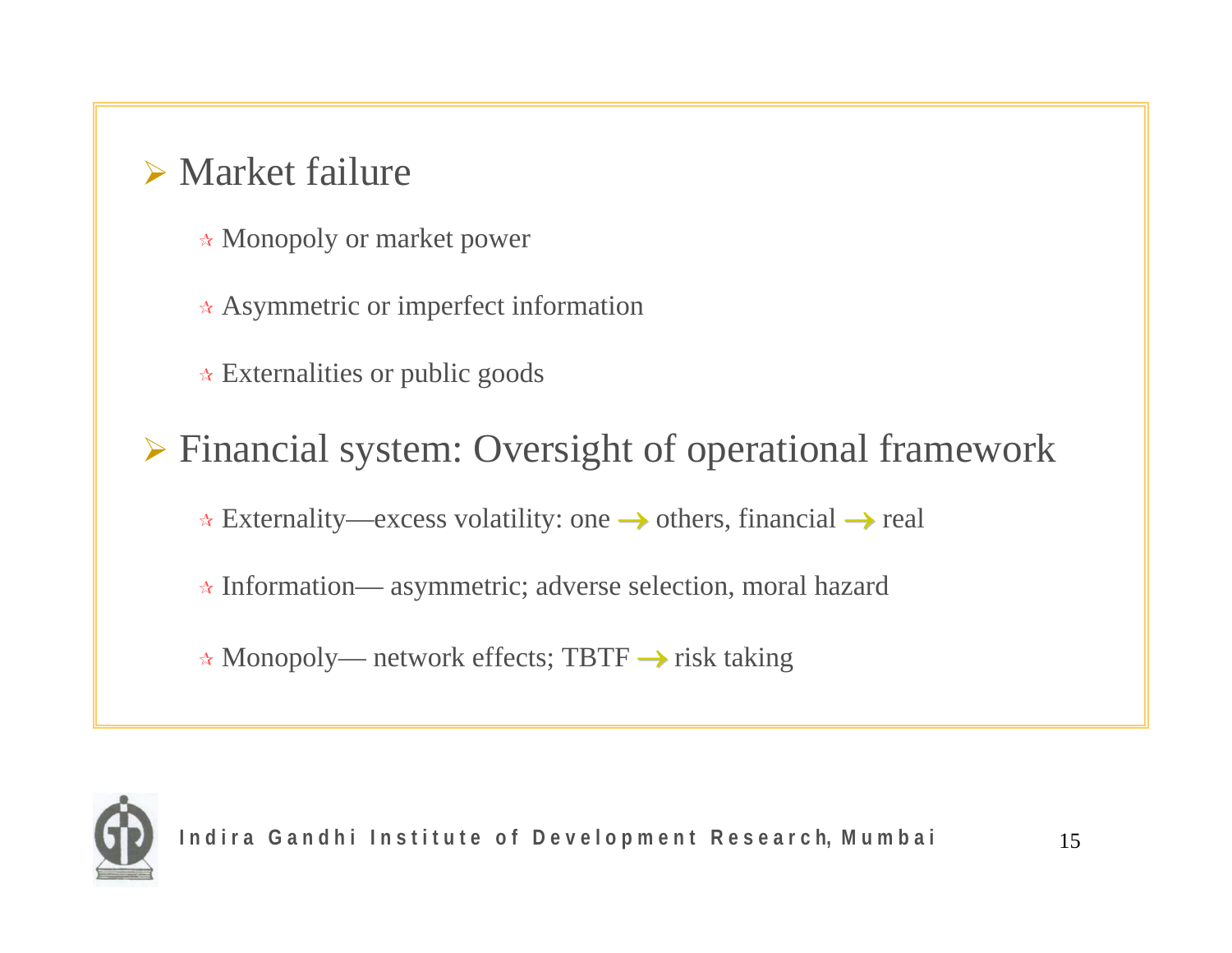Government Markets

Regulation: Principle-based rules Change incentives of agents Regional standardization, operational freedom

Basic market failures

 $\triangleright$  Broad justification for regulation

- Pendulum: neither self-regulation nor regulatory forbearance
- Use incentives not controls: So don't damp energy and freedom of markets

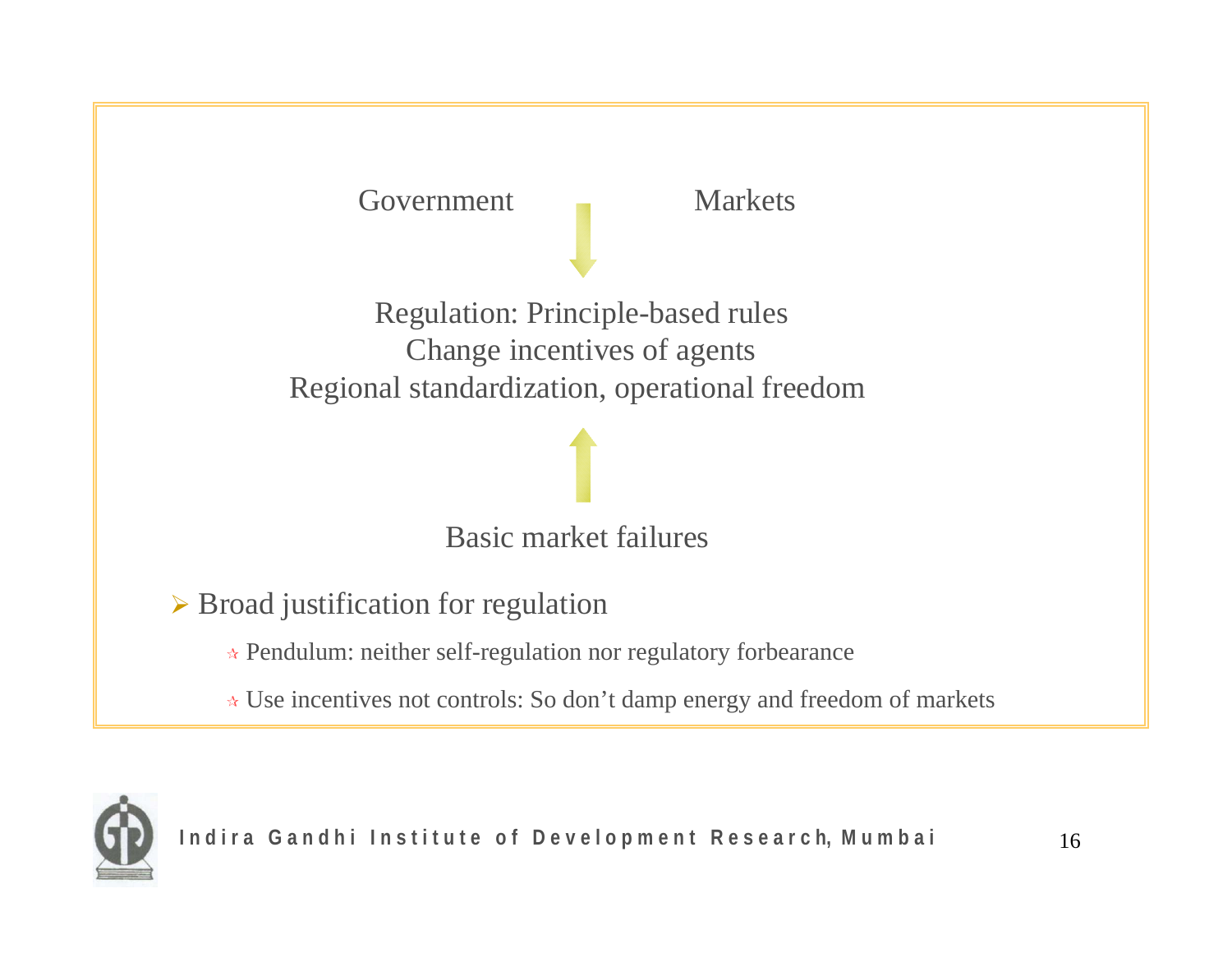# *Future Financial Reform: Stability Future Financial Reform: Stability*

 $\triangleright$  Indian markets  $\rightarrow$  Global norms  $\rightarrow$  Indian regulations

**★ Micro-prudential regulation → securitization retention; PCA** 

Macro-prudential regulation → procyclical capital adequacy

 **Reduce under pricing of risk in booms Reduce S-T Funding; excess leverage Size (TBTF)** <sup>→</sup> **insurance premium Imposed by host country (domestic cycles)**

### ¾ Universal standards ⇒ ↓ regulatory arbitrage; ↓ Competitive risk-taking

¾Would allow faster liberalization

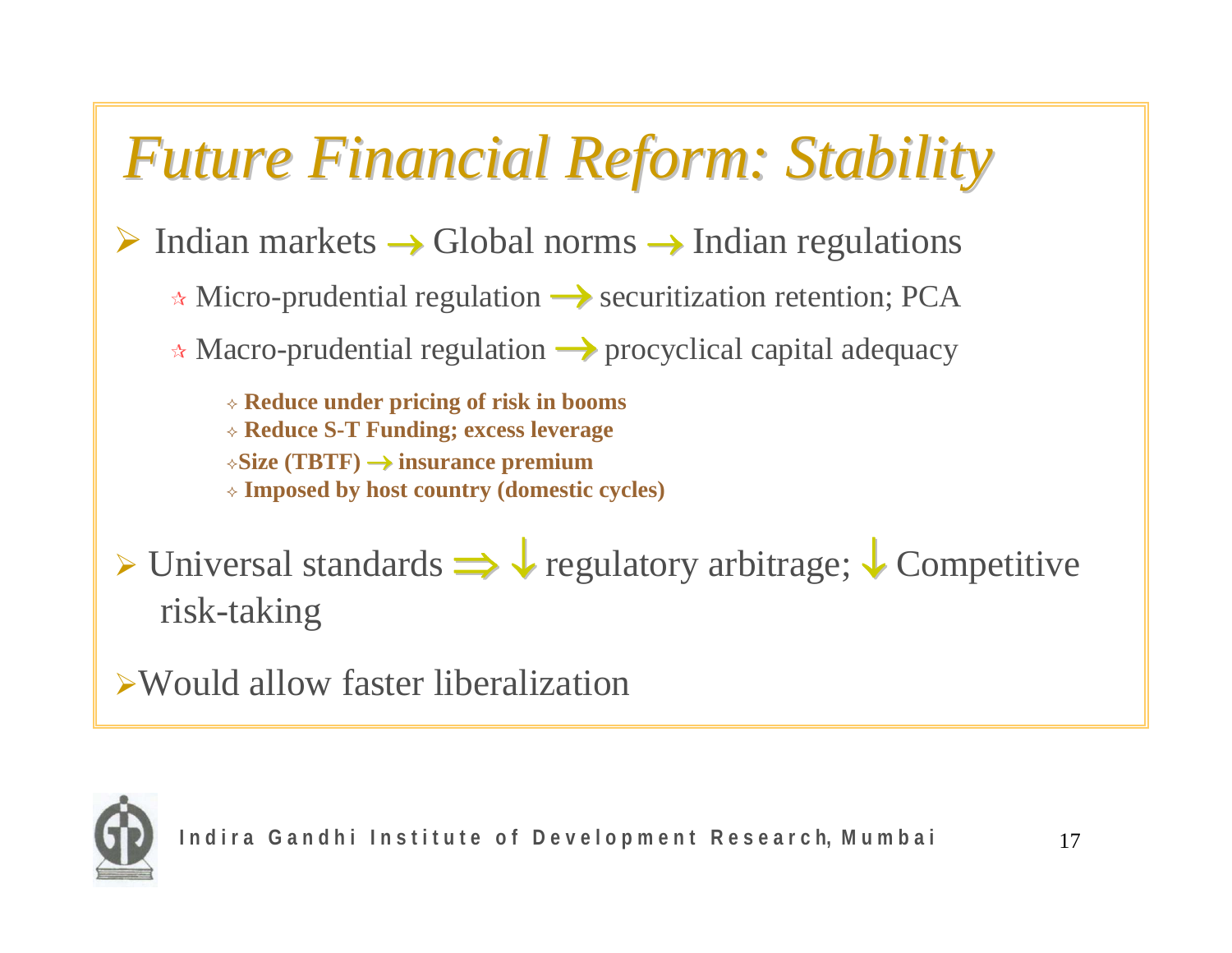# *Indian regulation Indian regulation*

#### $\triangleright$  Crisis—financial sector healthy

No road, or good regulation?

Eye on market failures, steady market development but innovation slow

### $\triangleright$  Supervision

 $\star$  Post liberalization crises  $\to$  strengthened

 $\star$  Conglomerates  $\to$  universal regulation

#### ¾ Counter cyclical incentives - prescient

 $\star$  Provisioning

Accounting standards—unrealized gains and losses asymmetric

 $\star$  PCA

#### ¾ Low cost of Basel III compliance

- Banks tier I capital to risk weighted assets 9.3 already
- ★ Credit GDP to rise structurally; cost of OTC derivatives to rise; SLR not a liquidity buffer?